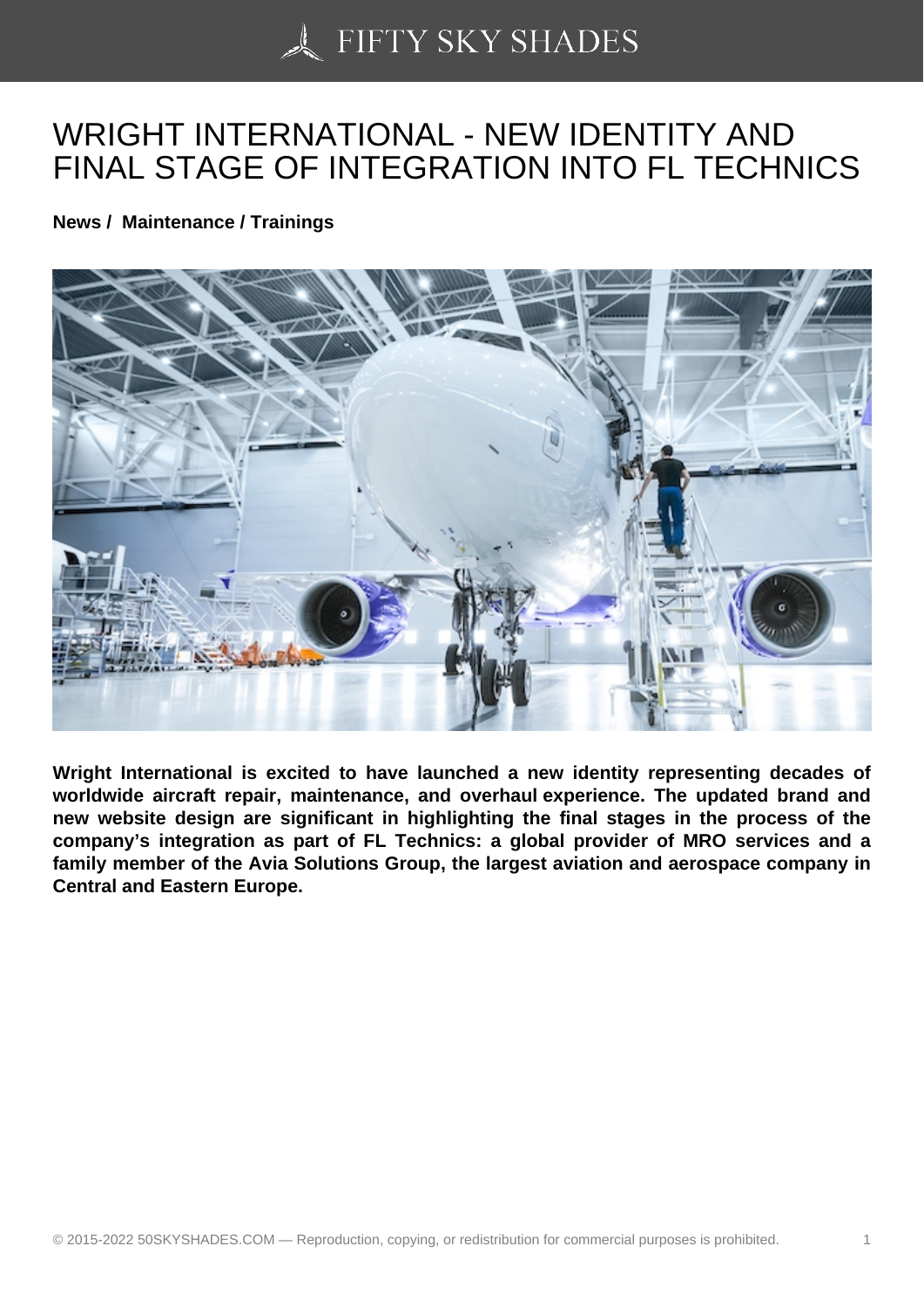

## **Final stage of merger and acquisition**

In the latter stages of 2020, Canadian-based Wright International entered the global MRO market by joining forces as part of the highly renowned FL Technics company. During the integration process, Wright International was able to both maintain and extend its long-term commitments with existing partners while developing strategic decision-based solutions leading to sustainable integration as a part of the global group.

"I am proud to see the decisive evolution of the business, based on a professional and entrepreneurial mindset. I am pleased to see the new logotype of Wright International has maintained our original identity elements while being modern and in line with the FL Technics group guidelines. It is a symbol of the integration of our Canadian market-specific experience into a global business." states Mario Sturino, Wright International, President, and Director of Maintenance.

## **Wright International leveraging global expertise**

The free-flowing exchange of unique values and know-how between both companies makes this stage of the merger process a significant milestone. The upgraded Wright International brand is part of the FL Technics commitment made in 2020 – to strengthen the company's presence in North America and leverage global expertise while developing its operations worldwide. "It's all about smart and insightful business development, implemented by leveraging the strengths of counterparts in building a sustainable global and independent MRO network" - Saulius Bajarunas, FL Technics, COO.

## **FL Technics - taking a foothold in North America**

While Wright International is taking advantage of and seizing upon the benefits of being part of a global business group, FL Technics is proudly marking yet another decisive step in the company's